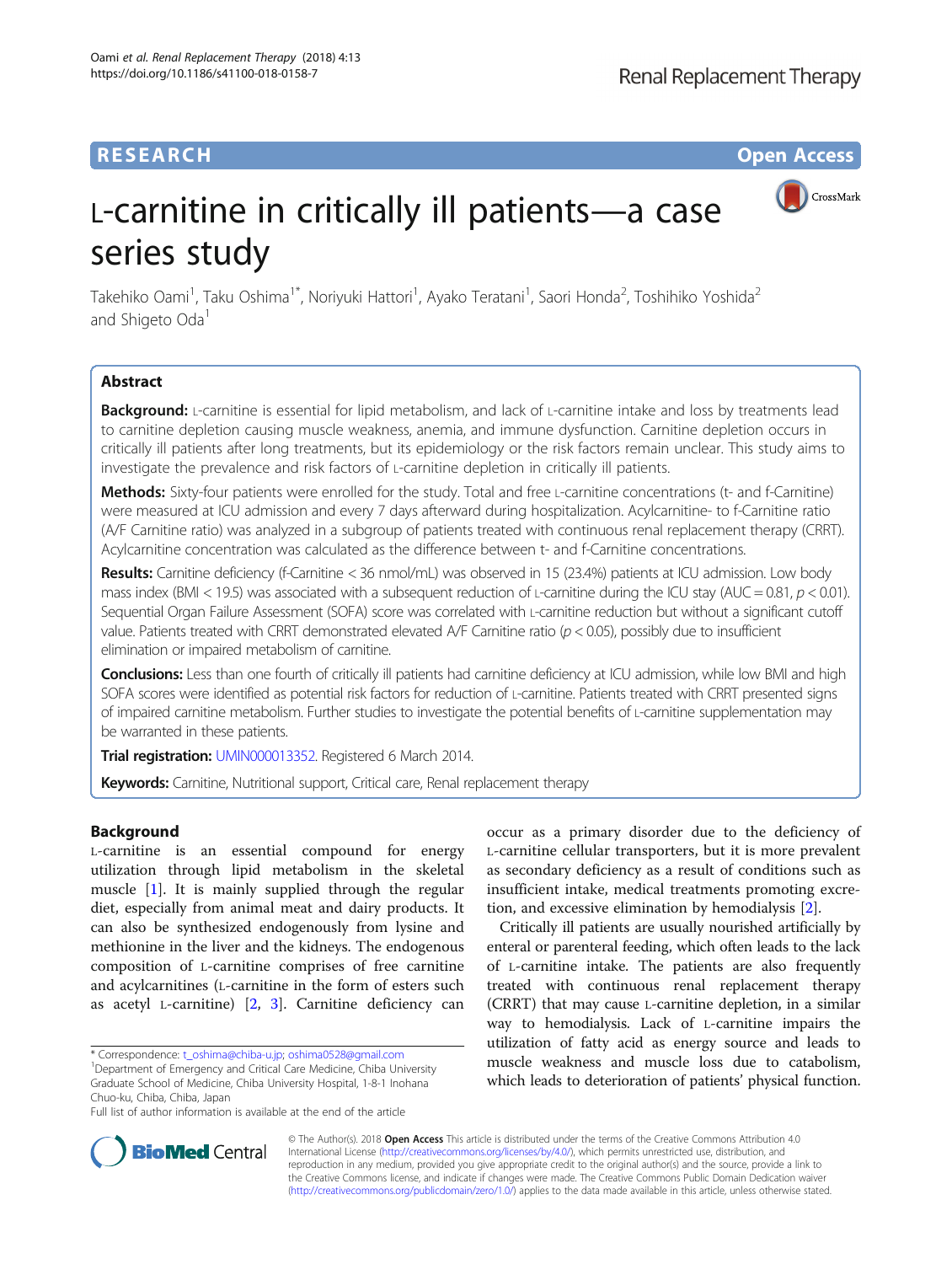It is also suggested to lead to anemia and immune dysfunction [\[1,](#page-6-0) [4](#page-6-0)], leading to infectious complications.

While the prevalence of carnitine deficiency and the effect of supplementation have been studied previously in postoperative patients [\[5](#page-6-0), [6](#page-6-0)], L-carnitine concentrations of patients admitted to the intensive care unit (ICU) for unscheduled treatments have not been well described. However, these patients are more likely to be treated longer [[7\]](#page-6-0) with higher risks of organ failure treatment [\[7](#page-6-0)]. Thus, these patients are more likely to develop carnitine depletion and possibly benefit from supplementation. The present study was conducted to define the prevalence of carnitine deficiency and risk factors of L-carnitine depletion in adult critically ill patients admitted to the ICU for unscheduled treatment and to identify the potential indications for supplementation of carnitine. Further analysis was conducted to determine the indication of carnitine supplementation in subgroup of patients who underwent CRRT [\[8\]](#page-6-0).

## Methods

## Study design

A prospective observational study to analyze the total and free L-carnitine concentrations at ICU admission and during the hospital stay was conducted on adult critically ill patients. The primary objective was to define the prevalence of carnitine deficiency at the time of ICU admission. The secondary objectives were to define patient characteristics at ICU admission that indicate risks for future carnitine depletion and to define ICU treatments that influence L-carnitine concentrations. Patients were treated according to local treatment protocols and were not supplemented with L-carnitine as a part of their treatments. All patient samples were collected strictly from residual serum samples from routine blood analysis at ICU admission and during the hospital stay.

#### Patient selection

Adult patients admitted to the ICU of Chiba University Hospital, for unscheduled treatment from February 1, 2014, to March 30, 2014, were enrolled. Patients were excluded if they were under the age of 18 years, were admitted to the ICU for post elective surgery care, readmitted to the ICU, or were not expected to survive for more than 24 h at the time of screening for eligibility.

#### L-carnitine analysis

Residual serum samples were collected for L-carnitine analyses. Initial samples were collected from the routine blood evaluation at the time of ICU admission and followed every 7 days during the hospitalization for a maximum of 28 days. As sample collection relied on residual serum, follow-up samples collected within 1 day

before or after the scheduled follow-up date were considered valid for evaluation.

All blood samples were centrifuged immediately after sampling at the central clinical laboratory of Chiba University Hospital and stored in serum form at 4 °C for no longer than 72 h. Samples were then collected and stored in the − 80 °C freezer until the analysis. L-carnitine concentrations were analyzed as total carnitine concentration (t-Carnitine) and free carnitine concentration (f-Carnitine) for all obtained samples. Acylcarnitine concentration was calculated as the difference of t-Carnitine and f-Carnitine concentrations (Acylcarnitine = t-Carnitine − f-Carnitine). t-Carnitine and f-Carnitine analyses were conducted by the enzyme cycling method (KAINOS laboratories Inc., Tokyo, Japan) [[9](#page-7-0)] which uses carnitine dehydrogenase as the primary enzyme and thionicotinamide-adenine dinucleotide (thio-NAD+) and nicotinamide adenine dinucleotide (NADH) as the coenzymes. All samples were analyzed within 60 days from the sampling date. Preliminary tests were conducted to verify this procedure, which revealed no significant change in the measured results after 7-day storage at 4 ° C or after 60-day storage at − 80 °C, compared to immediate analysis after sample processing (data not shown). The lower and the upper reference values of f-Carnitine are 36 and 75 nmol/mL, respectively, according to the specification by the manufacturer.

## Data collection

Patient characteristics consisting of age, height, weight, body mass index (BMI), Acute Physiology and Chronic Health Evaluation (APACHE) II score, Sequential Organ Failure Assessment (SOFA) score, origin of admission, and underlying medical conditions were recorded for evaluation of relative factors for the L-carnitine concentration on admission to the ICU. Post-ICU admission treatments such as antibiotic administration, nutrition, and CRRT were recorded for the assessment of factors that may relate to the change in L-carnitine concentrations after ICU admission.

Clinical outcomes were assessed as mortality during the ICU stay (ICU mortality), during the hospital stay (hospital mortality), and at 180 days after ICU admission (180 -day mortality).

#### Data analysis

For the primary analysis, patients were classified into two groups according to the L-carnitine concentration at ICU admission: low carnitine group, patients with f-Carnitine lower than the lower reference value (36 nmol/ mL), and normal carnitine group, patients with f-Carnitine higher than the lower reference values. The patient background characteristics at the time of admission were also compared between the two groups to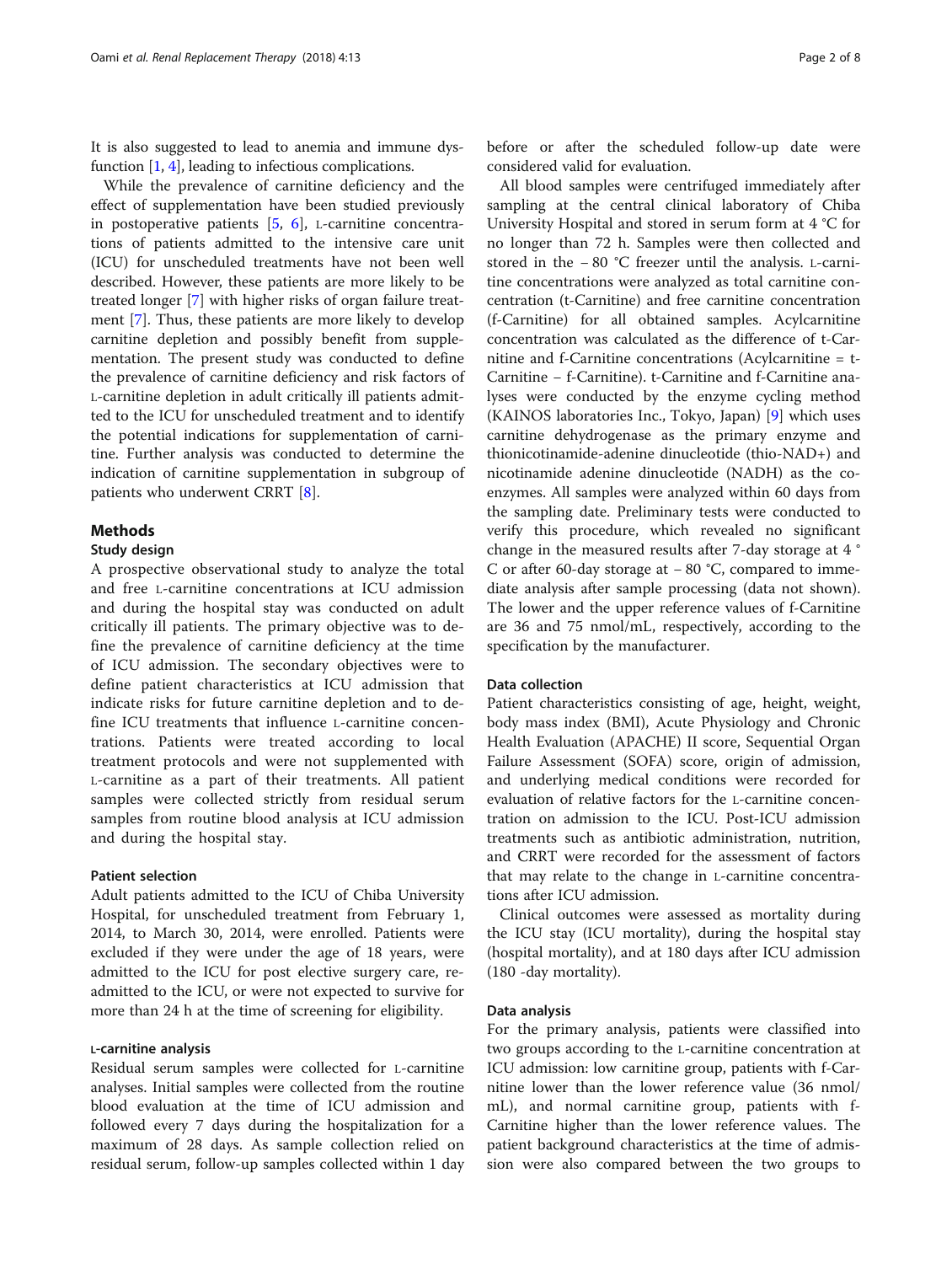identify risk factors for carnitine depletion at the time of ICU admission.

For the secondary analyses, patients were classified into two groups according to the changes in L-carnitine concentrations from day 0 to day 14 of the hospital stay: carnitine reduction group (f-Carnitine at day 0 > f-Carnitine at day 14) or carnitine elevation group (f-Carnitine at day  $0 \leq f$ -Carnitine at day 14). Factors associated with the reduction or the elevation of L-carnitine concentrations were investigated by comparing the patient characteristics and treatments conducted after ICU admission.

Calculated acylcarnitine concentrations were studied as ratio to f-Carnitine (A/F Carnitine ratio) to evaluate the need for L-carnitine supplementation in patients treated with continuous renal replacement therapy for acute kidney injury (AKI).

Data are presented as mean ± standard deviation (SD), median and quartile, or absolute numbers and percentages as appropriate. We tested for differences between the two groups using an unpaired  $t$  test for continuous data and Fisher's exact test for categorical data. Receiver operating characteristics (ROC) curve analysis was conducted for potential risk factors using f-Carnitine reduction at day 14 as the dependent variable. The cutoff value was determined by Youden-Index. Statistical analyses were performed using the GraphPad Prism 6 (GraphPad Software, San Diego, CA, USA).

## Results

#### Patient selection

During the study period, 338 patients were admitted to the ICU. Sixty-four patients were enrolled in the study after excluding 224 post surgery patients, two patients under the age of 18, six patients who were readmitted to the ICU, and five patients who were expected to die within 24 h, by the exclusion criteria. Also, 37 patients were lost for enrollment due to other reasons such as insufficient residual serum samples and admission during holidays when the initial sample processing was not possible (Additional file [1:](#page-6-0) Figure S1).

#### Primary outcome

The median t-Carnitine and f-Carnitine at the time of admission were 64.2 (50.5–102.3) nmol/mL and 50.5 (36.8–80.3) nmol/mL, respectively. Carnitine deficiency defined as f-Carnitine < 36 nmol/mL was observed in 15 (23.4%) patients (Table [1](#page-3-0)). No significant differences were found between the low carnitine group and the normal carnitine group age, sex, BMI, comorbidities, severity of the critical illness, or admission diagnoses (Table [1](#page-3-0)).

## Secondary outcomes

#### Transition of carnitine concentrations

The median t-Carnitine and f-Carnitine at day 14, 71.7 (55.9–83.1) and 59.8 (46.0–69.1), respectively, were within the upper and lower reference values (Additional files [2](#page-6-0) and [3\)](#page-6-0).

## Factors related to the reduction or the elevation of Lcarnitine concentrations

Patients were divided into carnitine elevation group  $(n = 14, 48.3%)$  and carnitine reduction group  $(n = 15,$ 51.7%) according to the 14-day transition of f-Carnitine (Table [2](#page-4-0)). The 14-day transitions of f-Carnitine concentrations in the two groups are shown in Table [2](#page-4-0) and Additional file [3](#page-6-0): Figure S3 in the supplementary appendix. BMI was significantly lower in the carnitine reduction group compared with the carnitine elevation group (19.4  $\pm$  2.9 and 22.4  $\pm$  2.8, respectively,  $p = 0.01$ ). No significant differences were found in the patient severity at ICU admission (SOFA score and APACHE II score). There were no significant differences in the rates of ICU treatments such as administration of artificial nutrition; CRRT for AKI was also not statistically significant (Table [2\)](#page-4-0).

The association between the clinical factors and the degree of change in f-Carnitine from day 0 to day 14 (Δf-Carnitine) were further analyzed (Table [3](#page-4-0)). There was a significant negative correlation between the BMI and the  $\Delta f$ -Carnitine ( $p = 0.01$ ). ROC curve analysis revealed a significant cutoff value of 19.5 (area under the curve  $(AUC) = 0.81, p < 0.01$  (Fig. [1a](#page-5-0)).

Significantly positive correlation was observed between the SOFA score on ICU admission and the Δf-Carnitine  $(p = 0.012)$  (Additional file [4](#page-6-0)). However, a significant cutoff value was not defined by the ROC curve analysis (tentative cutoff value 8.5; AUC =  $0.57$ ,  $p = 0.5$ ) (Fig. [1b](#page-5-0)).

## Contribution of CRRT on the A/F Carnitine ratio

Patients treated with CRRT were compared with patients without CRRT. Although a significant difference of f-Carnitine concentrations was not found among patients with CRRT and without CRRT at day 14, A/F Carnitine ratio at day 14 was higher in CRRT patients compared with the patients without CRRT ( $p = 0.012$ , Fig. [2](#page-5-0)).

## **Discussion**

In the present study, carnitine deficiency was observed in 23.4% of the critically ill patients admitted to the ICU for unexpected treatments. BMI lower than 19.5 was found to be a significant risk factor for L-carnitine reduction. SOFA score at the time of ICU admission was correlated with the subsequent decrease in L-carnitine concentrations, although a significant cutoff value was not defined.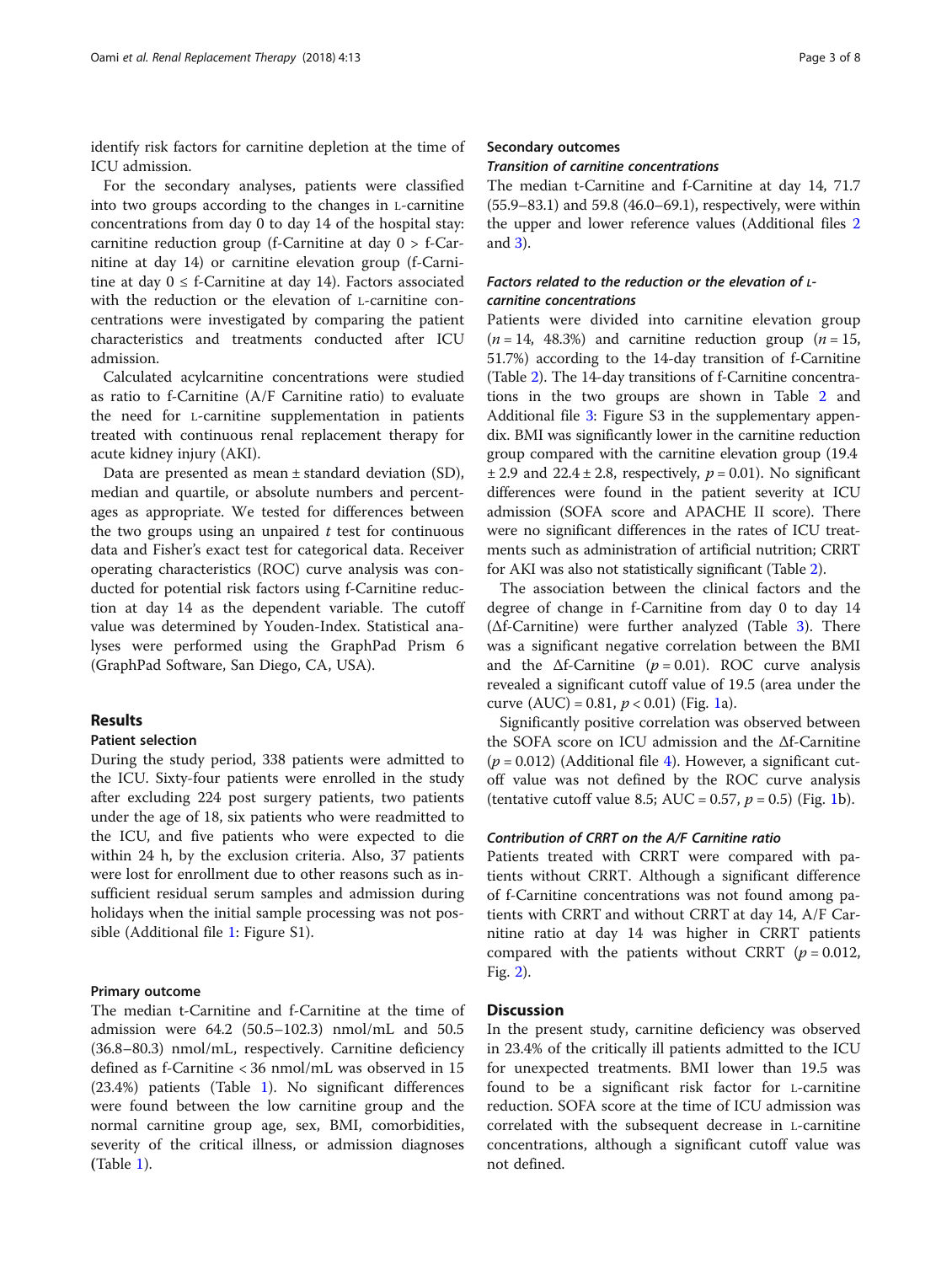|                              | All patients     | $f$ -Carnitine $\frac{4}{3}$ < 36 | $f$ -Carnitine $\stackrel{+}{\rightarrow}$ 36 | $p$ value |
|------------------------------|------------------|-----------------------------------|-----------------------------------------------|-----------|
| Patients (%)                 | 64 (100.0)       | 15 (23.4)                         | 49 (76.6)                                     |           |
| f-Carnitine <sup>#</sup>     | 50.5 (36.8-80.3) | 30.0 (25.5-34.2)                  | 57.9 (46.0-100.3)                             | < 0.01    |
| Age (year)                   | $62.8 \pm 17.4$  | $60.1 \pm 17.3$                   | $63.6 \pm 17.5$                               | 0.49      |
| Male (%)                     | 41 (64.0)        | 7(46.6)                           | 34 (69.3)                                     | 0.13      |
| Weight (kg)                  | $57.4 \pm 11.7$  | $58.7 \pm 9.6$                    | $56.7 \pm 12.3$                               | 0.56      |
| Body mass index              | $21.6 \pm 3.8$   | $23.3 \pm 2.9$                    | $21.1 \pm 3.9$                                | 0.06      |
| Comorbidity                  |                  |                                   |                                               |           |
| Diabetes mellitus            | 10(15.6)         | 3(20.0)                           | 7(14.2)                                       | 0.68      |
| Hyperlipidemia               | 3(4.6)           | 0(0)                              | 3(6.1)                                        | 1.0       |
| Cirrhosis                    | 4(6.2)           | 1(6.6)                            | 3(6.1)                                        | 1.0       |
| Chronic kidney disease       | 5(7.8)           | 2(13.3)                           | 3(6.1)                                        | 0.3       |
| Hemodialysis                 | 4(6.2)           | 2(13.3)                           | 2(4.0)                                        | 0.23      |
| APACHE II <sup>1</sup> score | $26.9 \pm 10.4$  | $25.5 \pm 10.8$                   | $27.4 \pm 10.3$                               | 0.56      |
| SOFA <sup>§</sup> score      | $8.1 \pm 4.8$    | $6.1 \pm 3.9$                     | $8.8 \pm 5.0$                                 | 0.06      |
| Diagnosis, no. (%)           |                  |                                   |                                               |           |
| Sepsis                       | 18 (28.1)        | 2(13.3)                           | 16 (32.6)                                     | 0.19      |
| Gastrointestinal disorder    | 13 (20.3)        | 5(33.3)                           | 8(16.3)                                       | 0.16      |
| Neurological disorder        | 9(14.0)          | 3(20)                             | 6(12.2)                                       | 0.42      |
| Trauma                       | 10(15.6)         | 2(13.3)                           | 8(16.3)                                       | 1.0       |
| Patient origin               |                  |                                   |                                               | 0.08      |
| Emergency department         | 22 (34.3)        | 8(53.3)                           | 14(28.5)                                      |           |
| General ward                 | 17(26.5)         | 1(6.6)                            | 16 (32.6)                                     |           |
| Other hospital               | 25 (39.0)        | 6(40.0)                           | 19 (38.7)                                     |           |
| Fasting duration (days)      | $1.1 \pm 0.9$    | $1.0 \pm 0.6$                     | $1.2 \pm 1.0$                                 | 0.45      |
| Artificial nutrition         | 5(7.8)           | 1(6.6)                            | 4(8.1)                                        | 1.0       |
| Valproic acid treatment      | 2(3.1)           | $\mathsf{O}\xspace$               | 2(4.0)                                        | 1.0       |
| Alb (g/dL)                   | $2.9 \pm 0.8$    | $3.1 \pm 0.7$                     | $2.8 \pm 0.8$                                 | 0.21      |
| HbA1c (%)                    | $6.4 \pm 2.5$    | $6.1 \pm 2.3$                     | $6.4 \pm 2.6$                                 | 0.73      |

<span id="page-3-0"></span>Table 1 Primary outcome and patient characteristic at ICU admission

Data are presented as mean ± standard deviation, median (quartile), or absolute numbers and percentages (%) as appropriate

‡ Free carnitine

¶ Acute Physiology and Chronic Health Evaluation II

§ Sequential Organ Failure Assessment

## Carnitine deficiency in ICU patients

This study is the first epidemiological study to prospectively investigate the L-carnitine concentrations in critically ill patients who were admitted to the ICU for unscheduled treatment. Previous studies in postoperative patients have concluded that carnitine deficiency was rarely observed [\[5](#page-6-0)] and that the benefit of supplementation was limited  $[6, 10, 11]$  $[6, 10, 11]$  $[6, 10, 11]$  $[6, 10, 11]$  $[6, 10, 11]$ . Recent progress in ICU treatments including organ support therapies has enabled critically ill patients of various etiologies and severity to survive the critical illness and to endure longterm intensive treatments. However, little has been studied about carnitine concentrations and its roles in the current-day critically ill patients. Recent studies regarding carnitine concentrations have focused on non-critically ill patients [\[4,](#page-6-0) [12](#page-7-0), [13\]](#page-7-0) or critically ill patients already presenting symptoms of carnitine depletion [[1,](#page-6-0) [14\]](#page-7-0).

## Indication for L-carnitine measurement and supplementation

There were no significant differences in the clinical outcomes such as length of ICU stay and mortality between patients with or without carnitine deficiency at the time of ICU admission (Additional file [5:](#page-6-0) Table S1). This observation suggests that carnitine deficiency at ICU admission does not immediately indicate the need for carnitine supplementation. However, long-term multidisciplinary treatments provided for current critically ill patients while lacking sufficient supplementation could increase the chance of carnitine depletion in the later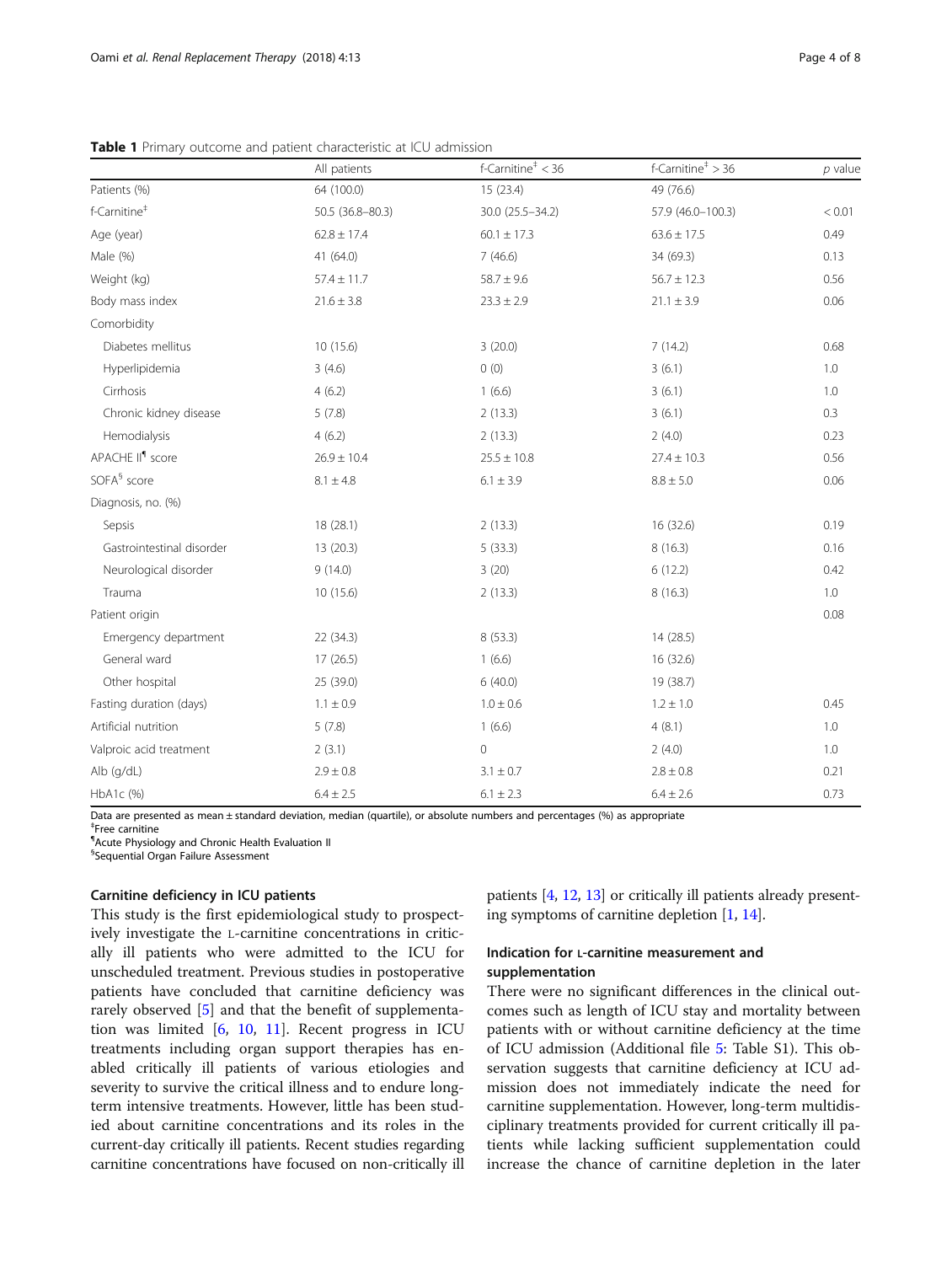<span id="page-4-0"></span>

|                                                                                                | Carnitine elevation group ( $n = 14$ ) | Carnitine reduction group ( $n = 15$ ) | $p$ value |  |  |
|------------------------------------------------------------------------------------------------|----------------------------------------|----------------------------------------|-----------|--|--|
| f-Carnitine <sup>#</sup> change from day 0 to<br>day 14 ( $\Delta f$ -Carnitine <sup>‡</sup> ) | 12.2(4.7~26.9)                         | $-22.3$ ( $-34.8$ $\sim$ $-4.4$ )      | < 0.01    |  |  |
| Age                                                                                            | $64.2 \pm 17.0$                        | $61.8 \pm 11.5$                        | 0.66      |  |  |
| Body mass index                                                                                | $22.4 \pm 2.8$                         | $19.4 \pm 2.9$                         | 0.01      |  |  |
| ICU duration                                                                                   | 7.5(3.0~13.7)                          | $12.0 (5.0 \times 21.0)$               | 0.14      |  |  |
| Sepsis during ICU stay                                                                         | 6(40.0)                                | 6(42.8)                                | 0.87      |  |  |
| APACHE II <sup>1</sup> score on admission                                                      | $26.6 \pm 8.7$                         | $29.4 \pm 8.8$                         | 0.40      |  |  |
| SOFA <sup>5</sup> score on admission                                                           | $8.0 \pm 3.6$                          | $9.0 \pm 4.6$                          | 0.53      |  |  |
| Mechanical ventilation during ICU stay                                                         | $0.0 (0.0 - 2.0)$                      | $4.0(0.0-8.0)$                         | 0.08      |  |  |
| Artificial nutrition at day 14                                                                 | 7(42.8)                                | 8(53.3)                                | 1.0       |  |  |
| Parenteral nutrition at day 14                                                                 | 3(21.4)                                | 0(0)                                   | 0.1       |  |  |
| Enteral nutrition at day 14                                                                    | 4(28.5)                                | 8(53.3)                                | 0.26      |  |  |
| Calorie intake per weight at day 14                                                            | $26.4 \pm 9.2$                         | $28.8 \pm 8.4$                         | 0.46      |  |  |
| Renal replacement therapy during ICU stay                                                      | 6(42.8)                                | 9(60.0)                                | 0.46      |  |  |
|                                                                                                |                                        |                                        |           |  |  |

Data are presented as mean  $\pm$  standard deviation, median (quartile), or absolute numbers and percentages (%) as appropriate

‡ Free carnitine

¶ Acute Physiology and Chronic Health Evaluation II

§ Sequential Organ Failure Assessment

phase of the ICU stay. Although the median L-carnitine concentration for the ICU patients did not fall under the reference range during the 14-day study period, L-carnitine concentrations progressively declined in 51.7% of the patients. Medical treatments such as pivampicillin, valproic acid, and verapamil administration can lead to L-carnitine deficiency by either inhibiting cellular transporters or promoting L-carnitine excretion. Extended artificial nutrition is also a frequent cause of the depletion due to the lack of L-carnitine content in enteral or intravenous nutrition formula. L-carnitine is sufficiently pooled endogenously; thus, carnitine depletion usually occurs after more than 14 days of interrupted carnitine supply [\[14](#page-7-0)]. Evaluation over longer stay is likely to reveal further decrease of L-carnitine concentration, as

Table 3 Correlation between clinical factors and f-Carnitine<sup>‡</sup> change from day 0 to day 14 ( $\Delta$ f-Carnitine<sup>‡</sup>)

|                                           | $r^{\dagger}$ | p value |
|-------------------------------------------|---------------|---------|
| Body mass index                           | $-0.47$       | 0.01    |
| SOEA <sup>§</sup> score on admission      | 0.46          | 0.01    |
| APACHE II <sup>1</sup> score on admission | 0.32          | 0.1     |
| Length of renal replacement therapy       | 0.35          | 0.06    |
| Mechanical ventilation during ICU stay    | 0.27          | 0.14    |
| Calorie intake per weight at day 14       | $-0.01$       | 0.95    |
| Serum Alb (g/dL) on admission             | 0.16          | 0.40    |
| ICU length of stay                        | 0.25          | 0.17    |

‡ Free carnitine

¶ Acute Physiology and Chronic Health Evaluation II

§ Sequential Organ Failure Assessment

† Correlation analyzed with Spearman coefficient

demonstrated in some case reports of carnitine depletion [[1,](#page-6-0) [14\]](#page-7-0).

The relationship between BMI and decreased L-carnitine concentrations may be related to the fact that L-carnitine is mainly stored in the skeletal muscles, where it facilitates medium- and long-chain fatty acid transport from the cytosol into the mitochondria for β-oxidation and energy generation  $[1, 4]$  $[1, 4]$  $[1, 4]$  $[1, 4]$ . Since muscle mass is frequently lost during the early phase of the critical illness due to catabolism [\[15\]](#page-7-0), patients with smaller muscle mass, possibly reflected by low BMI, are likely to suffer loss of relatively greater portion of their carnitine pool, leading to decreased L-carnitine concentrations. However, more specific methods to evaluate muscle mass such as the body composition  $[16, 17]$  $[16, 17]$  $[16, 17]$  $[16, 17]$  analysis or anatomical evaluations  $[18, 19]$  $[18, 19]$  $[18, 19]$  $[18, 19]$  are needed to confirm this hypothesis. It should also be noted that the study population was limited to patients with relatively low BMI  $(mean \pm SD 21.6 \pm 3.8).$ 

The mechanism behind carnitine reduction in patients with higher SOFA scores is not well defined. One explanation may be the metabolic load on mitochondrial function during severe illness [[20\]](#page-7-0). One randomized controlled trial studied the effect of carnitine infusion in vasopressor-dependent septic shock patients based on this hypothesis [[20\]](#page-7-0). Although carnitine concentrations were not measured in this study, early infusion of L-carnitine was related to reduced 28-day mortality without harmful effects, suggesting a potential benefit of L-carnitine infusion in this patient population. Despite the uncertainty of the mechanism, these findings warrant further investigation of L-carnitine concentrations in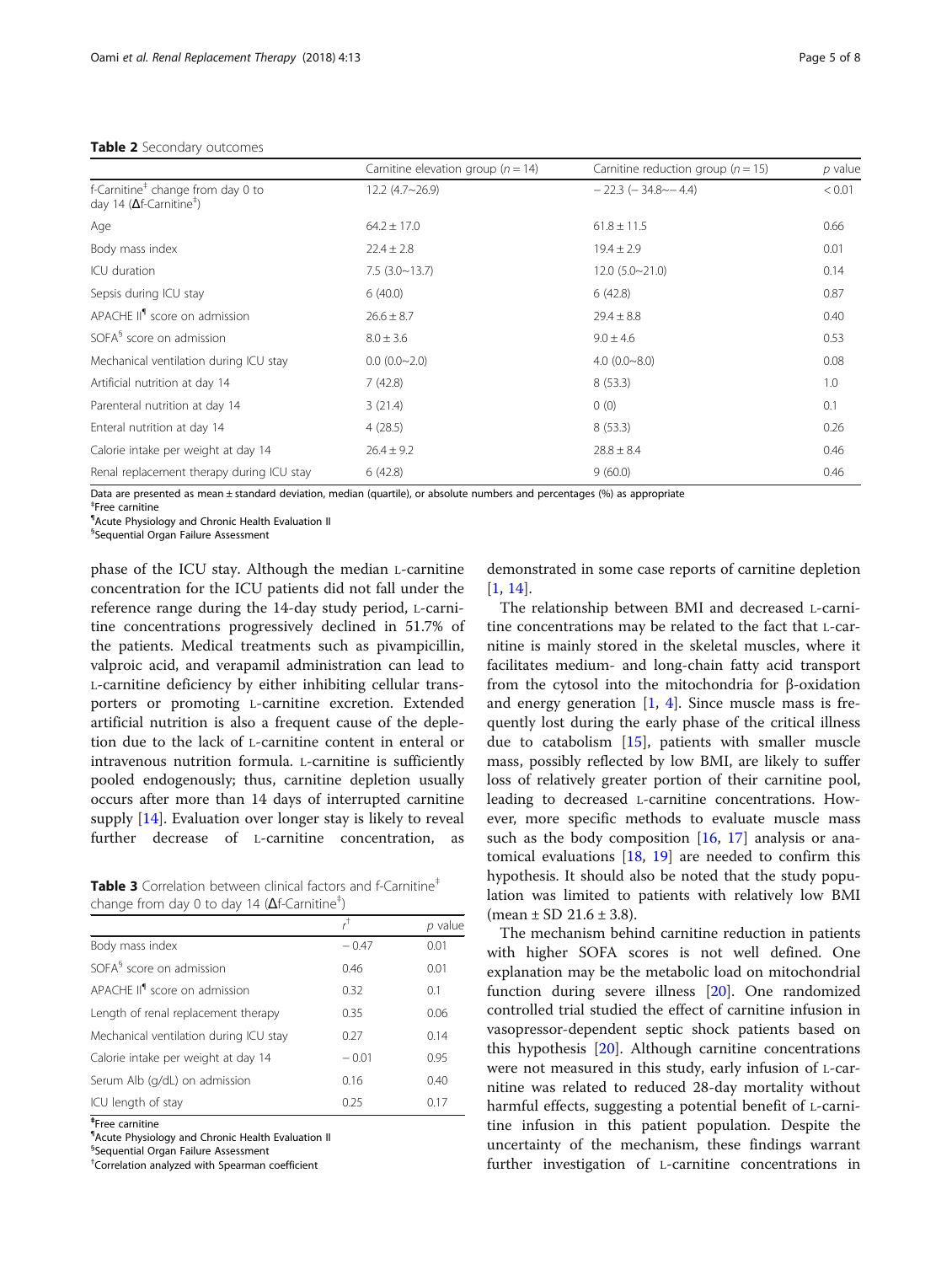<span id="page-5-0"></span>

relationship to the benefits of carnitine supplementation in patients with organ dysfunctions.

#### Patients treated with CRRT

Indication for supplementation of carnitine can also be determined by focusing on the accumulation of acylcarnitine by its ratio to free carnitine (A/F Carnitine ratio), as implemented in hemodialysis patients [\[8](#page-6-0)]. The accumulation of acylcarnitine in the blood indicates impaired mitochondrial metabolism, insufficient elimination by the kidney, or impaired transport of acylcarnitine due to the lack of L-carnitine supply and can lead to complications such as liver mitochondrial dysfunction [\[2](#page-6-0)]. The administration of L-carnitine in hemodialysis patients has been suggested to help the redistribution of acylcarnitine to eliminate potentially toxic acylcarnitines through hemodialysis [\[8](#page-6-0)]. The subgroup of patients



ratio at day 14 was higher in patients with CRRT ( $p = 0.01$ )

ratio, a finding consistent with hemodialysis patients [[13\]](#page-7-0). The difference in the efficacy of RRT implicates a disparate mechanism affecting A/F Carnitine ratio in patients with CRRT compared to hemodialysis patients. In critically ill patients usually treated with CRRT, the relationship between mitochondrial dysfunction and severity has been shown in the previous reports [\[21](#page-7-0), [22](#page-7-0)]. We speculate that not only insufficient elimination by kidneys but also impaired mitochondrial metabolism due to critical illness lead to accumulation of acylcarnitine. Although dialysis efficiency of CRRT is different from that of hemodialysis, carnitine supplementation in ICU patients treated with CRRT may help to avoid symptoms similar to dialysis-related complications such as anemia and muscle weakness [[13\]](#page-7-0).

treated with CRRT presented elevated A/F Carnitine

#### Limitations

This study has some limitations, mainly related to the study design. The results obtained from limited patient enrollment in a single-center observation require external validation of the results. Valid patient follow-up was possible for only 14 days, while carnitine depletion is more likely to occur in long-term treatments [\[14](#page-7-0)]. Although we were able to identify the trend of carnitine reduction in patients with lower BMI and higher SOFA scores, the transition of carnitine concentrations were within the reference ranges. Longer follow-up in a larger patient population may have enabled more specific analyses, including the possibility of identifying other risk factors. The study design to use BMI as the only parameter for the estimation of endogenous carnitine supply is another limitation, as more specific methods are recommended to determine muscle mass [\[18,](#page-7-0) [19\]](#page-7-0). On the other hand, the contribution of carnitine metabolism on anemia and decreased cardiac performance, which is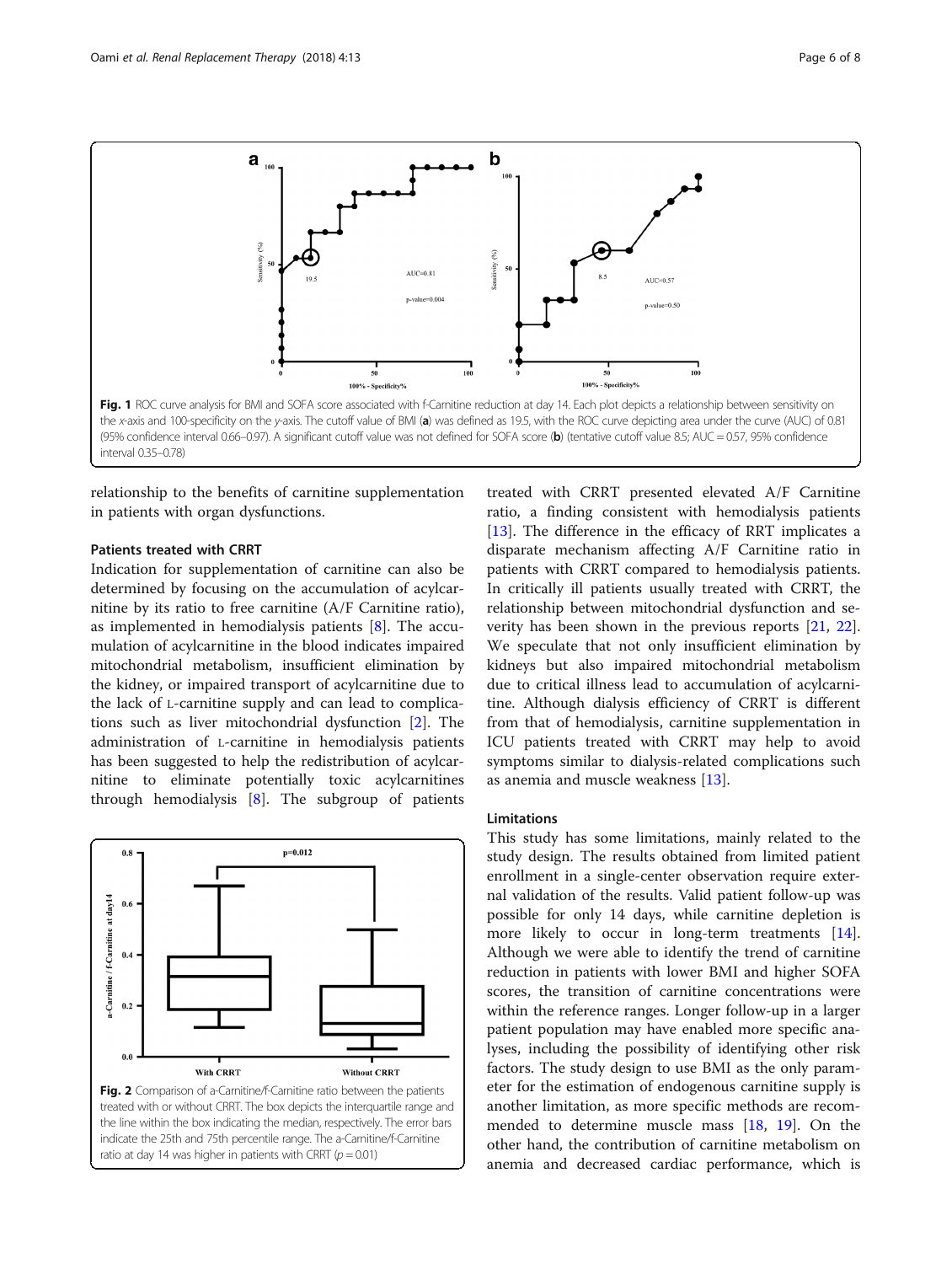<span id="page-6-0"></span>known to be significant for hemodialysis patients [\[23](#page-7-0)], should be investigated in critically ill patients. Despite these limitations, the present study attempted to collect the epidemiological data on carnitine concentrations in modern critically ill patients and to identify the potential focuses for future studies.

## Conclusions

Carnitine deficiency was observed in less than one fourth of critically ill patients at ICU admission. Low BMI (< 19.5) and high SOFA scores at ICU admission were identified as potential risk factors for carnitine depletion during extended ICU stay. Patients treated with CRRT presented signs of impaired carnitine metabolism. Further studies to investigate the potential benefits of carnitine supplementation may be warranted for these patients.

## Additional files

[Additional file 1:](https://doi.org/10.1186/s41100-018-0158-7) Figure S1. Flowchart of study enrollment. (TIFF 117 kb) [Additional file 2:](https://doi.org/10.1186/s41100-018-0158-7) Figure S2. Distribution of carnitine concentrations on ICU admission. (a) The distribution of t-Carnitine on ICU admission is shown in the histogram. The mean t-Carnitine was 94.9 ± 79.6 nmol/mL, and the median t-Carnitine was 64.2 (50.5–102.3) nmol/mL. (b) The distribution of f-Carnitine on ICU admission is shown in the histogram. The mean f-Carnitine was  $68.6 \pm 51.2$  nmol/mL, and the median f-Carnitine was 50.5 (36.8– 80.3) nmol/mL. (ZIP 160 kb)

[Additional file 3:](https://doi.org/10.1186/s41100-018-0158-7) Figure S3. Comparison of f-Carnitine transition among the patients with f-Carnitine increased and decreased. The transition of f-Carnitine area for 14 days plotted at each sampling point. The round and square signs within the figure indicate the medians for f-Carnitine, and the error bars indicate 25th and 75th percentile range. The dotted lines indicate the upper and lower reference values for f-Carnitine. The patients whose data are lacking at day 7 or day 14 were excluded from this analysis. (TIFF 123 kb)

[Additional file 4:](https://doi.org/10.1186/s41100-018-0158-7) Figure S4. Correlation of BMI and SOFA score with the change in f-Carnitine from day 0 to day 14. (a) Each plot depicts a relationship between the BMI on the x-axis, and the change of f-Carnitine from day 0 to day 14 (Δ f-Carnitine) on the y-axis. There was a significant negative correlation between the BMI and the  $\Delta f$ -Carnitine ( $r = -0.47$ ,  $p = 0.01$ ), which suggests an association between lower BMI and larger decrease of f-Carnitine. (b) Each plot depicts a relationship between the SOFA score at the time of ICU admission on the x-axis, and the change of f-Carnitine from day 0 to day 14 (Δ f-Carnitine) on the y-axis. There was a significant correlation between the SOFA score on ICU admission and the  $\Delta f$ -Carnitine ( $r = 0.46$ ,  $p = 0.01$ ), which suggests an association between high SOFA score and larger decrease of f-Carnitine. (ZIP 188 kb)

[Additional file 5:](https://doi.org/10.1186/s41100-018-0158-7) Table S1. Clinical outcomes according to f-carnitine levels at ICU admission<sup>a</sup>. (DOCX 21 kb)

#### Abbreviations

AKI: Acute kidney injury; APACHE: Acute Physiology and Chronic Health Evaluation; BMI: Body mass index; CRRT: Continuous renal replacement therapy; f-Carnitine: Free carnitine concentration; ICU: Intensive care unit; NADH: Nicotinamide adenine dinucleotide; ROC: Receiver operating characteristics; SD: Standard deviation; SOFA: Sequential Organ Failure Assessment; t-Carnitine: Total carnitine concentration; thio-NAD + : Thionicotinamide-adenine dinucleotide

#### Acknowledgements

Not applicable

#### Funding

This research did not receive any specific grant from funding agencies in the public, commercial, or not-for-profit sectors.

Test reagents for t-Carnitine and f-Carnitine analyses were provided by KAI-NOS Laboratories Inc. (Tokyo, Japan) who had no involvement in the designing of the study, interpretation of the data, or the drafting of the manuscript. Carnitine analyses were conducted by the courtesy of the Central Clinical Testing Laboratory at Chiba University Hospital.

#### Availability of data and materials

The datasets used and analyzed during the current study are available from the corresponding author on reasonable request.

#### Authors' contributions

TO planned and conducted the study, analyzed the data, and drafted the manuscript. TOs planned and conducted the study and drafted the manuscript. NH made suggestions for the interpretation of the data and drafted the manuscript. AT recruited patients, collected patient samples, and critically revised the manuscript. SH and TY collected the samples, conducted the sample analysis, and critically revised the manuscript. SO supervised the study and drafted the manuscript. All authors gave the final approval for the final version of the manuscript prior to submission.

#### Ethics approval and consent to participate

The study protocol was approved at the ethical committee at Chiba University Graduate School of Medicine, as an epidemiological study conducted on residual patient blood samples. Written consent for enrollment was obtained from patients and/or their legal representatives as an agreement at ICU admission for the extended use of residual serum samples obtained for usual clinical practice. Patients and/or their legal representatives were informed about the details of the study by a documented explanation form and were given the right to withdraw consent after enrollment.

#### Competing interests

The authors declare that they have no competing interests.

#### Publisher's Note

Springer Nature remains neutral with regard to jurisdictional claims in published maps and institutional affiliations.

#### Author details

<sup>1</sup>Department of Emergency and Critical Care Medicine, Chiba University Graduate School of Medicine, Chiba University Hospital, 1-8-1 Inohana Chuo-ku, Chiba, Chiba, Japan. <sup>2</sup>Clinical Laboratory, Chiba University Hospital Chiba, Japan.

#### Received: 10 July 2017 Accepted: 22 February 2018 Published online: 11 April 2018

#### References

- 1. Hatamkhani S, Karimzadeh I, Elyasi S, Farsaie S, Khalili H. Carnitine and sepsis: a review of an old clinical dilemma. J Pharm Pharm Sci. 2013;16:414–23.
- 2. Reuter SE, Evans AM. Carnitine and acylcarnitines: pharmacokinetic, pharmacological and clinical aspects. Clin Pharmacokinet. 2012;51:553–72.
- 3. Cao Y, Wang YX, Liu CJ, Wang LX, Han ZW, Wang CB. Comparison of pharmacokinetics of L-carnitine, acetyl-L-carnitine and propionyl-L-carnitine after single oral administration of L-carnitine in healthy volunteers. Clin Invest Med. 2009;32:E13–9.
- 4. Calo LA, Vertolli U, Davis PA, Savica V. L carnitine in hemodialysis patients. Hemodial Int. 2012;16:428–34.
- 5. Wennberg A, Hyltander A, Sjoberg A, Arfvidsson B, Sandstrom R, Wickstrom I, Lundholm K. Prevalence of carnitine depletion in critically ill patients with undernutrition. Metabolism. 1992;41:165–71.
- Pichard C, Roulet M, Schutz Y, Rossle C, Chiolero R, Temler E, Schindler C, Zurlo F, Furst P, Jequier E. Clinical relevance of L-carnitine-supplemented total parenteral nutrition in postoperative trauma. Metabolic effects of continuous or acute carnitine administration with special reference to fat oxidation and nitrogen utilization. Am J Clin Nutr. 1989;49:283–9.
- 7. Ostermann ME, Chang RW. Prognosis of acute renal failure: an evaluation of proposed consensus criteria. Intensive Care Med. 2005;31:250–6.
- 8. Vernez L, Dickenmann M, Steiger J, Wenk M, Krahenbuhl S. Effect of Lcarnitine on the kinetics of carnitine, acylcarnitines and butyrobetaine in long-term haemodialysis. Nephrol Dial Transplant. 2006;21:450–8.